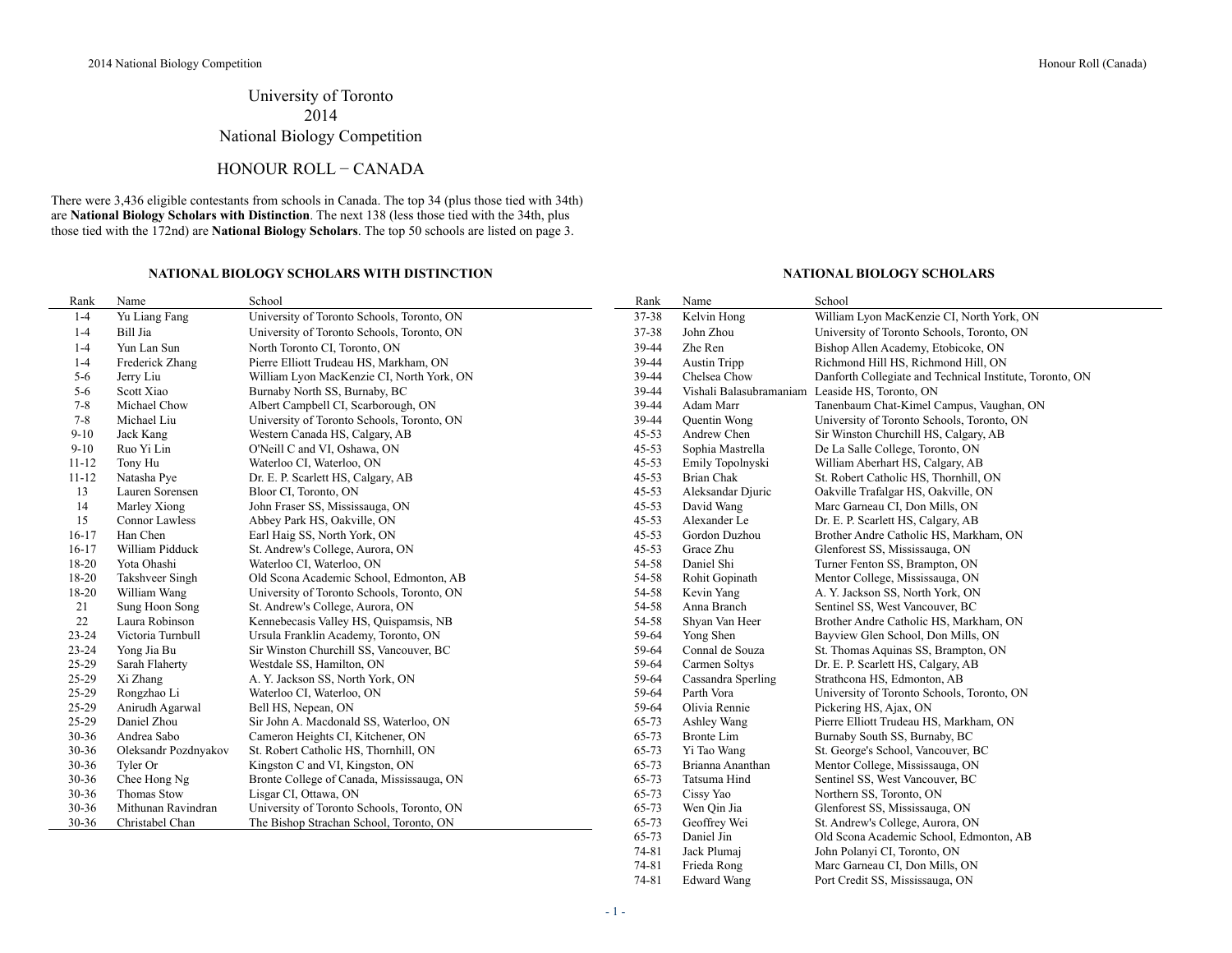74-81 Christina Hassey Notre Dame SS, Burlington, ON 129-136 Jacqueline Shen Burnaby South SS, Burnaby, BC 74-81 Benjamin Wang Bell HS, Nepean, ON 129-136 Xinyuan Yu Mentor College, Mississauga, ON 74-81 Anton Lunyov Stephen Lewis SS, Vaughan, ON 129-136 Kaitlyn Diederichs Kingston C and VI, Kingston, ON 74-81 Lyndon Hanrahan Senator O'Connor College School, Toronto, ON 129-136 Kathy Huang York Mills CI, North York, ON 74-81 Bobby Zhou Martingrove CI, Etobicoke, ON 137-148 Vincent Young Heart Lake SS, Brampton, ON 82-84 Dylan Suyama St. George's School, Vancouver, BC 137-148 Zachary Fu Ecole Alpha SS, Burnaby, BC 82-84 Humayon Akhuanzada Marc Garneau CI, Don Mills, ON 137-148 Munil Lee Cameron Heights CI, Kitchener, ON 82-84 Austin Tse Father Michael McGivney Catholic HS, Markham, ON 137-148 Yiqin Cheng Earl Haig SS, North York, ON 85-88 Yao Lu Pierre Elliott Trudeau HS, Markham, ON 137-148 Laura Green O'Neill C and VI, Oshawa, ON 85-88 Seth Friesen Vincent Massey HS, Brandon, MB 137-148 Corin Seelemann Thornlea SS, Thornhill, ON 85-88 Audrey Fang A. Y. Jackson SS, North York, ON 137-148 Chantel Lim Vincent Massey HS, Brandon, MB 85-88 Gloria Wu University of Toronto Schools, Toronto, ON 137-148 Wenxuan Wang Dr. E. P. Scarlett HS, Calgary, AB 89-105 Andy An University Hill SS, Vancouver, BC 137-148 Lukas Shannon Kennebecasis Valley HS, Quispamsis, NB 89-105 Darshan Parmar Cameron Heights CI, Kitchener, ON 137-148 Zhemin Zhang Waterloo CI, Waterloo, ON 137-148 Zhemin Zhang Waterloo CI, Waterloo, ON 137-148 Zhemin Zhang Glenforest SS, Mississauga 89-105 Josh Yazbeck Nepean HS, Ottawa, ON 137-148 Katina Zheng Glenforest SS, Mississauga, ON 89-105 Alice Zhang Western Canada HS, Calgary, AB 137-148 Sergei Ten Nelson HS, Burlington, ON 89-105 Richard Wu Marc Garneau CI, Don Mills, ON 149-166 Matthew Cooper Upper Canada College, Toronto, ON 149-166 Meetian Selvalingam Albert Campbell CI, Scarborough, O 89-105 Jimmy Lee Marc Garneau CI, Don Mills, ON 149-166 Neeilan Selvalingam Albert Campbell CI, Scarborough, ON 89-105 Elias Hess-Childs Bloor CI, Toronto, ON 149-166 Sarah Bento-de Sousa St. Robert Catholic HS, Thornhill, ON 89-105 Karen Yeung A. Y. Jackson SS, North York, ON 149-166 Yixuan Wang Agincourt CI, Agincourt, ON 89-105 Katelyn Montieth Dr. E. P. Scarlett HS, Calgary, AB 149-166 Chang-I Lin Burnaby South SS, Burnaby, BC 89-105 Theepan Tharumalingam York Mills CI, North York, ON 149-166 Yuhong Zhang A. Y. Jackson SS, North York, ON 89-105 Brennan Undseth Webber Academy, Calgary, AB 149-166 Rebecca Schmidt Dr. E. P. Scarlett HS, Calgary, AB 89-105 Kavita Srivastava Bell HS, Nepean, ON 149-166 Haley Dittmann Strathcona HS, Edmonton, AB 89-105 James Zhou Brother Andre Catholic HS, Markham, ON 149-166 Adrian Davies Western Technical and Commercial School, Toronto, ON 89-105 Brian Li Brother Andre Catholic HS, Markham, ON 149-166 Hyun woo Jang Kennebecasis Valley HS, Quispamsis, NB 89-105 Edric Lin Sir John A. Macdonald SS, Waterloo, ON 149-166 Patrick Gallagher Kennebecasis Valley HS, Quispamsis, NB 89-105 Peter Grantcharov St. Andrew's College, Aurora, ON 149-166 Bennett Leong Webber Academy, Calgary, AB 89-105 Sukhmun Hare Mulgrave School, West Vancouver, BC 149-166 Sue Zhang Fort Richmond Collegiate, Winnipeg, MB 106-115 Annette Hsiao North Toronto CI, Toronto, ON 149-166 Jerry Wang Bell HS, Nepean, ON 106-115 Daniyar Akhmedjanov North Toronto CI, Toronto, ON 149-166 Jackey Liu Glenforest SS, Mississauga, ON 106-115 Bilal Syed Middlefield CI, Markham, ON 149-166 Luke Simpson St. Andrew's College, Aurora, ON 106-115 Gabriella Noble Henry Street HS, Whitby, ON 149-166 Spencer Zhao University of Toronto Schools, Toronto, ON 106-115 Yanrui Qiu Fort Richmond Collegiate, Winnipeg, MB 149-166 Matthew Levesque Grant Park HS, Winnipeg, MB 106-115 Chuyang Lin John G. Diefenbaker HS, Calgary, AB 167-171 Danielle Ciren Holy Trinity Catholic SS, Courtice, ON 106-115 Tyson Reimer River East Collegiate, Winnipeg, MB 167-171 Logan Cathcart Vincent Massey HS, Brandon, MB 106-115 Dadi Zhang Sir Winston Churchill SS, Vancouver, BC 167-171 Jacoby Holder Dr. E. P. Scarlett HS, Calgary, AB 106-115 David Rousso Pickering HS, Ajax, ON 167-171 Angus Lee Hillfield Strathallan College, Hamilton, ON 106-115 David Oliver Martingrove CI, Etobicoke, ON 167-171 Nafeel Ahmed Yale SS, Abbotsford, BC 116-128 Andrew Chen Markham DHS, Markham, ON 172-188 Andrew Kukor Cameron Heights CI, Kitchener, ON 116-128 Evan Gibbard William Aberhart HS, Calgary, AB 172-188 Mathusan Gunabalasingam Turner Fenton SS, Brampton, ON 116-128 Daniel Chung Pierre Elliott Trudeau HS, Markham, ON 172-188 Thomas Chandler All Saints Catholic SS, Whitby, ON 116-128 Parker Nann St. George's School, Vancouver, BC 172-188 Daphne Huang Marc Garneau CI, Don Mills, ON 116-128 Max Greenberg Bnei Akiva Schools, Downsview, ON 172-188 Aninditee Das Marc Garneau CI, Don Mills, ON 116-128 James Xie Kingston C and VI, Kingston, ON 172-188 Reid Sutherland Vincent Massey HS, Brandon, MB 116-128 Wennie Zhang Waterloo CI, Waterloo, ON 172-188 Bryan Hill Dr. E. P. Scarlett HS, Calgary, AB 116-128 Rhiannan Pinnell Waterloo CI, Waterloo, ON 172-188 Ruben Mirzoyan Vaughan SS, Thornhill, ON 116-128 Jun Park Thornhill SS, Thornhill, ON 172-188 Elizaveta Tchebaniouk Sentinel SS, West Vancouver, BC 116-128 Sam Zhang Northern SS, Toronto, ON 172-188 Yongxuan Li Westmount SS, Hamilton, ON 116-128 Jacqueline Pan Yale SS, Abbotsford, BC 172-188 Gabrielle Britton Kennebecasis Valley HS, Quispamsis, NB 116-128 Stephanie Chan Brother Andre Catholic HS, Markham, ON 172-188 Justin Ng Thornhill SS, Thornhill, ON 116-128 Haoyang Lu Sir Winston Churchill SS, Vancouver, BC 172-188 Xin Yue Wang Glenforest SS, Mississauga, ON<br>129-136 Bridget McGlynn De La Salle College, Toronto, ON 172-188 Yash Damania Glenforest SS, Mississauga, ON 129-136 Bridget McGlynn De La Salle College, Toronto, ON 172-188 Yash Damania Glenforest SS, Mississauga, ON 129-136 Tony Zhang Agincourt CI, Agincourt, ON 172-188 Wilson Poulter Sir Winston Churchill C and VI, Thunder Bay, ON 129-136 Shiyu Zheng Agincourt CI, Agincourt, ON 172-188 Alina Ma University of Toronto Schools, Toronto, ON 129-136 Abhina Sreeskantharajan Milliken Mills HS, Unionville, ON 172-188 Hangyu Lin Jarvis CI, Toronto, ON